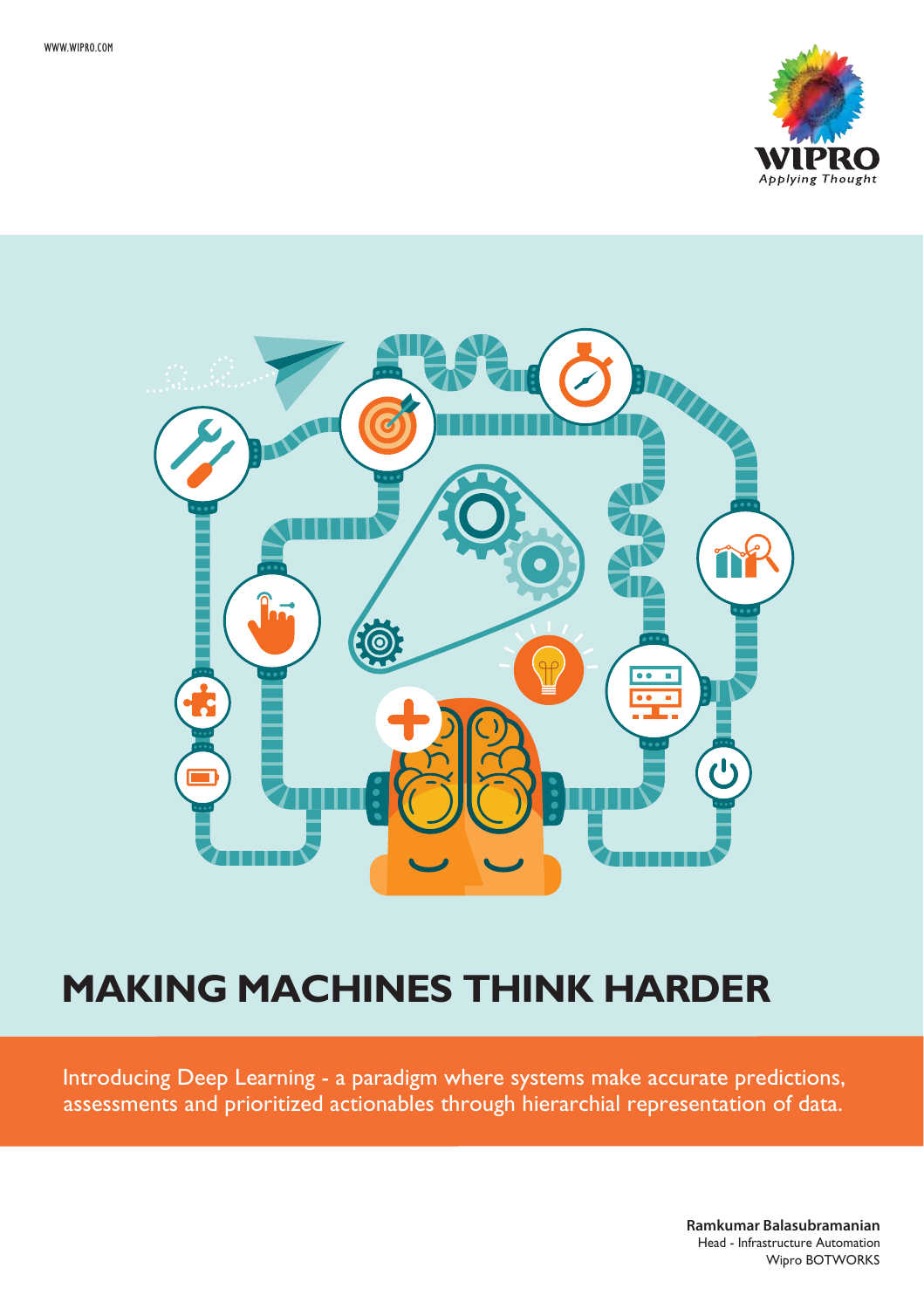# **Table of contents**

| $\bigcap$ | Abstract                                                   |
|-----------|------------------------------------------------------------|
| $\bigcap$ | Address real challenges                                    |
| 02        | The soul of a 'thinking' system                            |
|           | The arrival of Deep Learning                               |
|           | Quick Learning Primer                                      |
|           | Electronic perception $+$ learning $=$<br>new applications |
|           | About the Author                                           |
| 04        | About Wipro Ltd.                                           |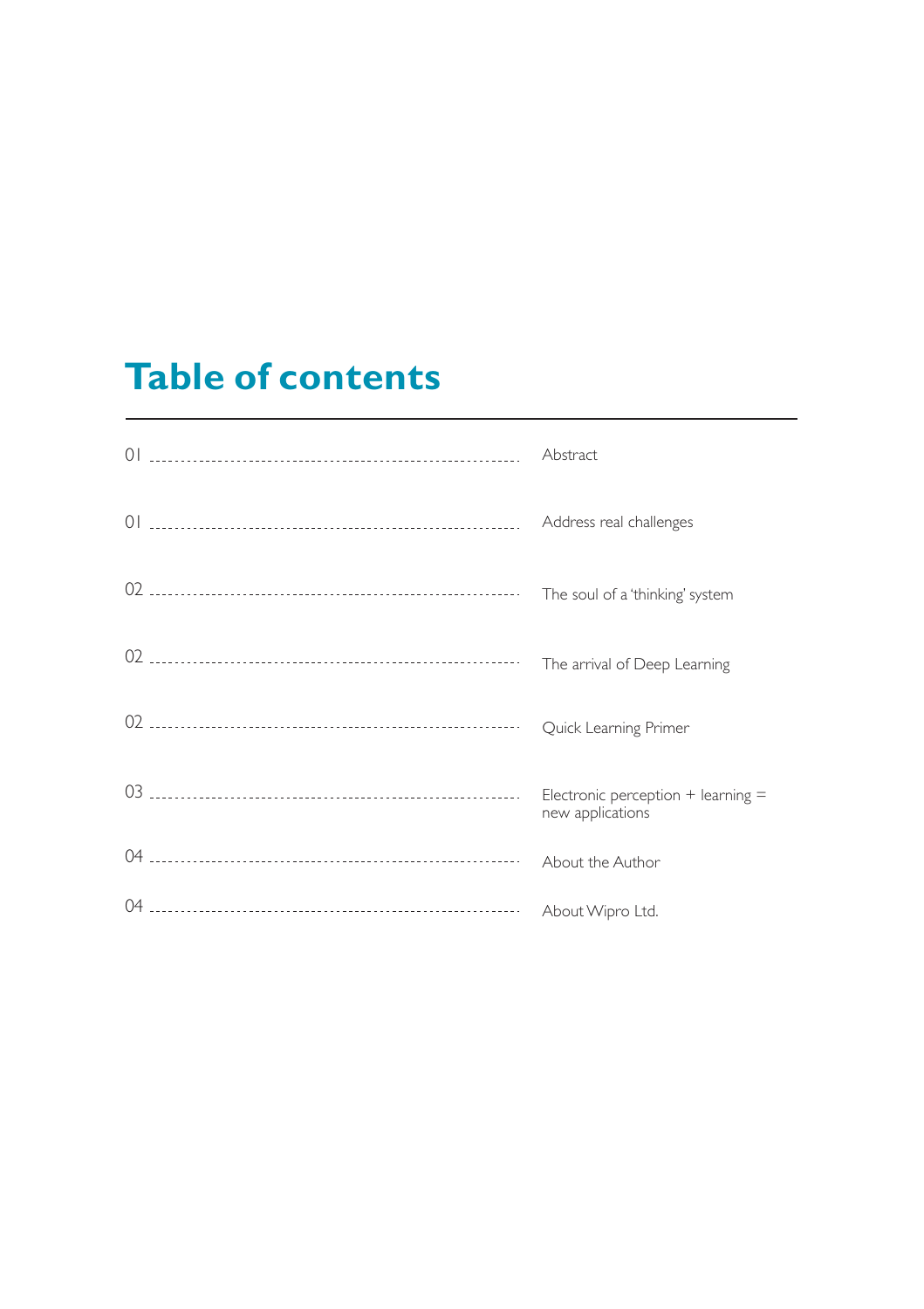#### **Abstract**

Medical science has developed a number of diagnostic tests to identify specific types of cancer. The tests can also determine the severity of cancer and evaluate the efficacy of the treatment. These are complex procedures such as bone marrow aspiration and biopsy, computer tomography, endoscopy, colonoscopy, breast Magnetic Resonance Imaging (MRI), etc. They are carried out based on the symptoms shown by a person. It is unfortunate that the symptoms can sometimes go undetected until it is too late. Can we change this to improve our fight against cancer? Can we develop a system which, instead of detecting cancer, predicts it with a high degree of accuracy? That would be revolutionary. And it would go beyond the capabilities of even the most qualified, experienced and proficient teams of oncologists. Imagine a system that can predict cancer by analyzing tissue scans. Such a system would have the potential to tell the type of cancer a person was going to be affected with – along with the time frame in which the cancer would develop, say 2 years from now or 5 years from now. What kind of deep learning is required to render such systems that go beyond normal human capability?

## **Address real challenges**

For a moment, let's set aside the question of how to create such a system. Let's take the idea a step further, to get a sense of the benefits it would deliver. For one, the system would help prioritize treatment based on urgency, age, impact, and a variety of other factors. And, more importantly, it would help ensure that treatment is made available when required and patients can prepare for it well in advance.

Using adequate genetic information, tissue scans, test results and other data, a system could be taught to predict cancer, aiding doctors and

patients in managing it better. The system could be trained to scan data presented to it, and create a sophisticated body of learning that can predict independently. Now imagine extending the same methodology to predict and identify students who may need enhanced learning environments, market fluctuations, power outages, the type of support a specific customer may need, the fair price for a used car, or when a network will crash. The use cases are overwhelming. Who doesn't need accurate predictions, assessments and prioritized actionables?

 $01$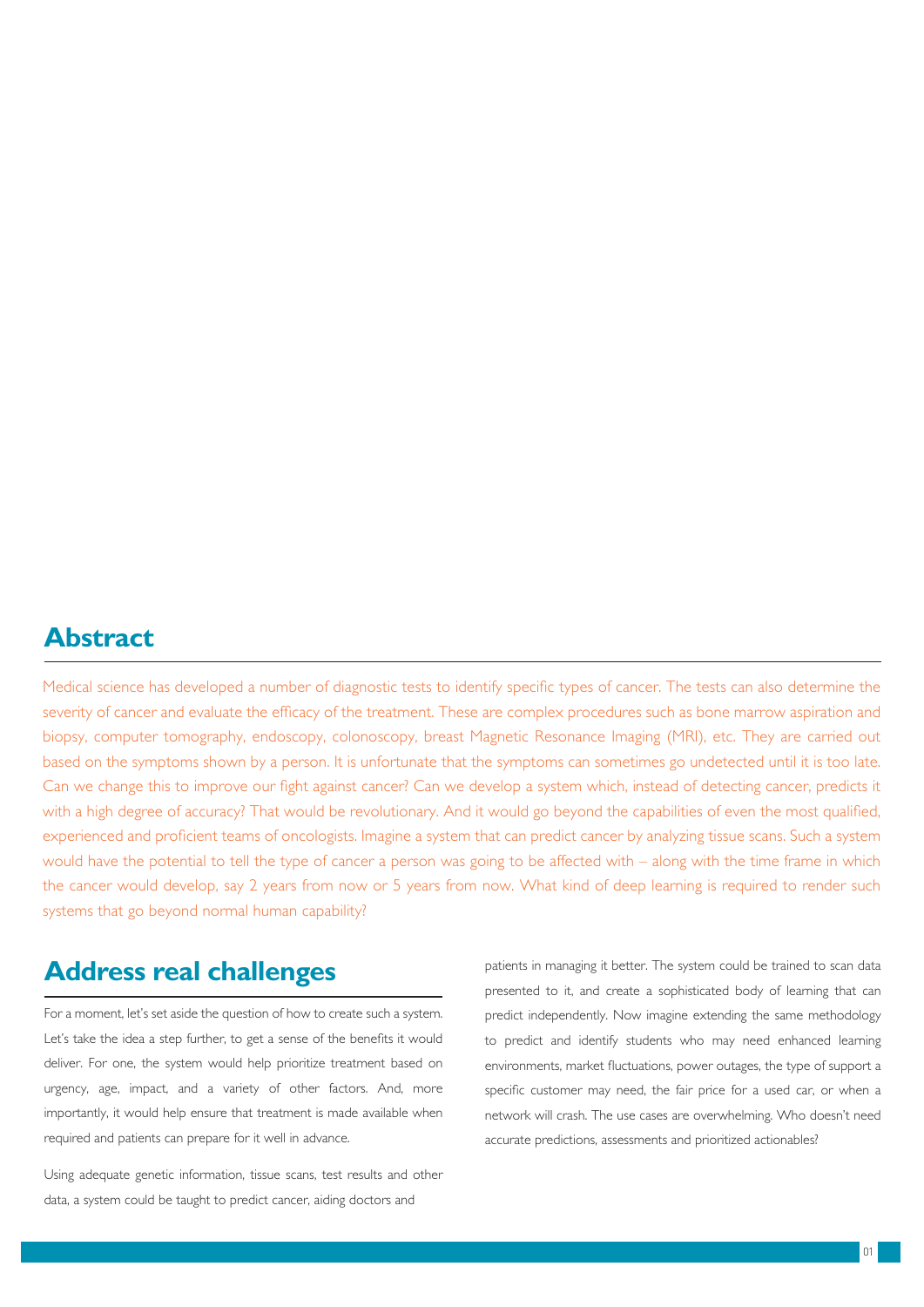# **The soul of a 'thinking' system**

Creating such a system appears to be a daunting task. This is because in each of the scenarios the number and variety of variables to be considered in real time is gigantic. But that is exactly what customers want. They don't want to know how complex a system is. Or what the solution to the problem is. They simply want to know when systems -- such as power supply, IT assets, mobile networks or a transport system – will suffer a breakdown and how soon can they be restored.

Enterprises will, in addition, want to know the root cause and impact of such outages on performance. This will enable remediation to be prioritized based on business imperatives.

The need for such systems is driven by:

- o Changing customer expectations, SLA penalties, threat of termination of business
- o Loss of revenue, opportunity cost and reputation damage

In essence what we need is data mining and analytics that enable systems to learn and figure out things. For example, a public security system should be able to identify known offenders on the run via a simple facial scan. The system then uses business rules and intelligence that allow it to make recommendations and prioritize action. In our example of the facial recognition system, when a large number of offenders are identified, the system makes intelligent recommendations to optimize the use of law keeping forces.

We could draw a parallel example using a business scenario. In a conventional IT network, a link could go down and generate a huge number of events across databases, applications, servers and storage. Typically, IT would make an effort to isolate the impact in each of the domains affected, rather than address the root cause. This happens because systems don't provide the complete picture. But a system built around the tenets of Deep Learning would immediately seek out the root case and suppress action on all other events. In other words, a Deep Learning System would direct resources in an optimized, efficient and cost-effective manner.

## **The arrival of Deep Learning**

Deep Learning is defined as a new paradigm in machine learning where computers teach themselves to solve problems! Deep Learning leverages algorithms that make high level sense of data such as image, sound, texts and other forms of inputs. The system then recognizes patterns, generates models, and develops non-linear relationships using a combination of Supervised and Unsupervised Learning (see Quick Learning Primer) through hierarchical representations of data.

## **Quick Learning Primer**

#### **What are Supervised and Unsupervised Learning?**

Supervised Learning: The systems have labels under which data is classified. The data provided to the system's algorithms are fully labelled.

o Unsupervised Learning: This is a self-learning system that analyzes raw, unlabeled data and begins to observe patterns. It then clusters the data and places data with similar patterns into buckets. The clusters form high level representations.

Few of the leading tools learnt to recognize animals using Unsupervised Learning systems . The unsupervised learning method uses a system akin to how our brain functions. If we analyze our brain closely it receives inputs from multiple sources of different kinds and uses a method to detect the shapes of the objects with its boundaries and finally comes to a conclusion about the object. Object identification which is done within a factor of nano seconds by the brain and the ability of the brain to detect a pattern forms the basis for introducing pattern recognition techniques in the machine so that systems that can emulate the brain can be developed. The mind is capable to prioritize and organize the intrinsically unorganized information in its surroundings. A good example of this is how a child, even without being taught the proper semantic concepts of language such as grammar or sentence structure, begins to communicate in the language. This happens largely through listening to parents use the language.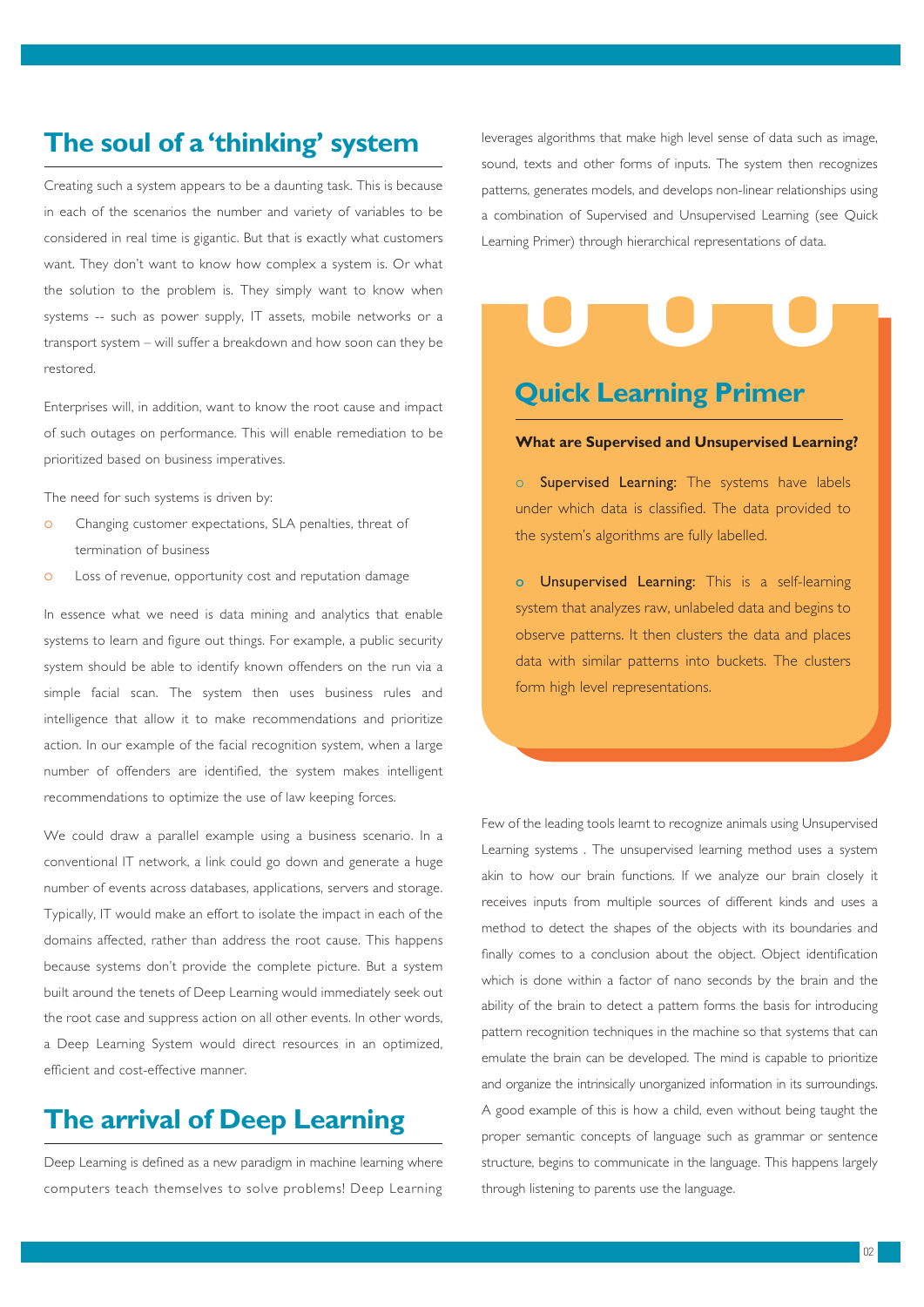#### **Electronic perception + learning = new applications**

The capabilities of Deep Learning Systems are dramatic. They, in fact, duplicate the abilities of human vision, thinking and deduction through electronic 'perception' and an 'understanding' of images. They can process raw pixels and independently derive meaning and insights within them. This can have several applications. For example a Deep Learning System could:

- o Look at a fruit or vegetable (or its picture) and determine its nutrition profile
- o Auto tag images
- o Deliver medical insights by looking at X-rays and scans (as in the example of cancer detection we began with)
- o Aid military operations
- o Use facial recognition to trigger alarms, customize advertisements, offer assistance, etc.

As the complexity of IT operations and infrastructure grows and they become more resource intensive, the need for Deep Learning Systems is becoming more pressing. Today's interdependent and multi-vendor

models spread across computing systems, networking devices, databases and applications that require frequent upgrades and tools would benefits tremendously from Deep Learning.

Customers don't care about the complexity and dynamic nature of models and infrastructure. They want their systems to work. They want their systems to produce real insights in real time – those which their experience and knowledge cannot easily produce. For example, a utility would want to know when its grid will fail so that it can do an impact analysis, be proactive about remediation, and develop operational flexibility based on predictions and not on generalizations.

The technology behind Deep Learning relies upon intelligent analytical algorithms, machine learning, event pairing, event sequence, event condition and a variety of other event related factors. Based on these, the system then uses business logic and event rules to construct which/ when/ where/ what/ how for the organization to assess impact, prioritize action and deploy resources in a manner that is optimized for cost and efficiency.

Tomorrow's organizations will keenly follow developments in the area of Deep Learning. However, some have begun to lay the foundation required to create such systems. It is only a matter of time before we have machines that resemble human thinking more closely than before.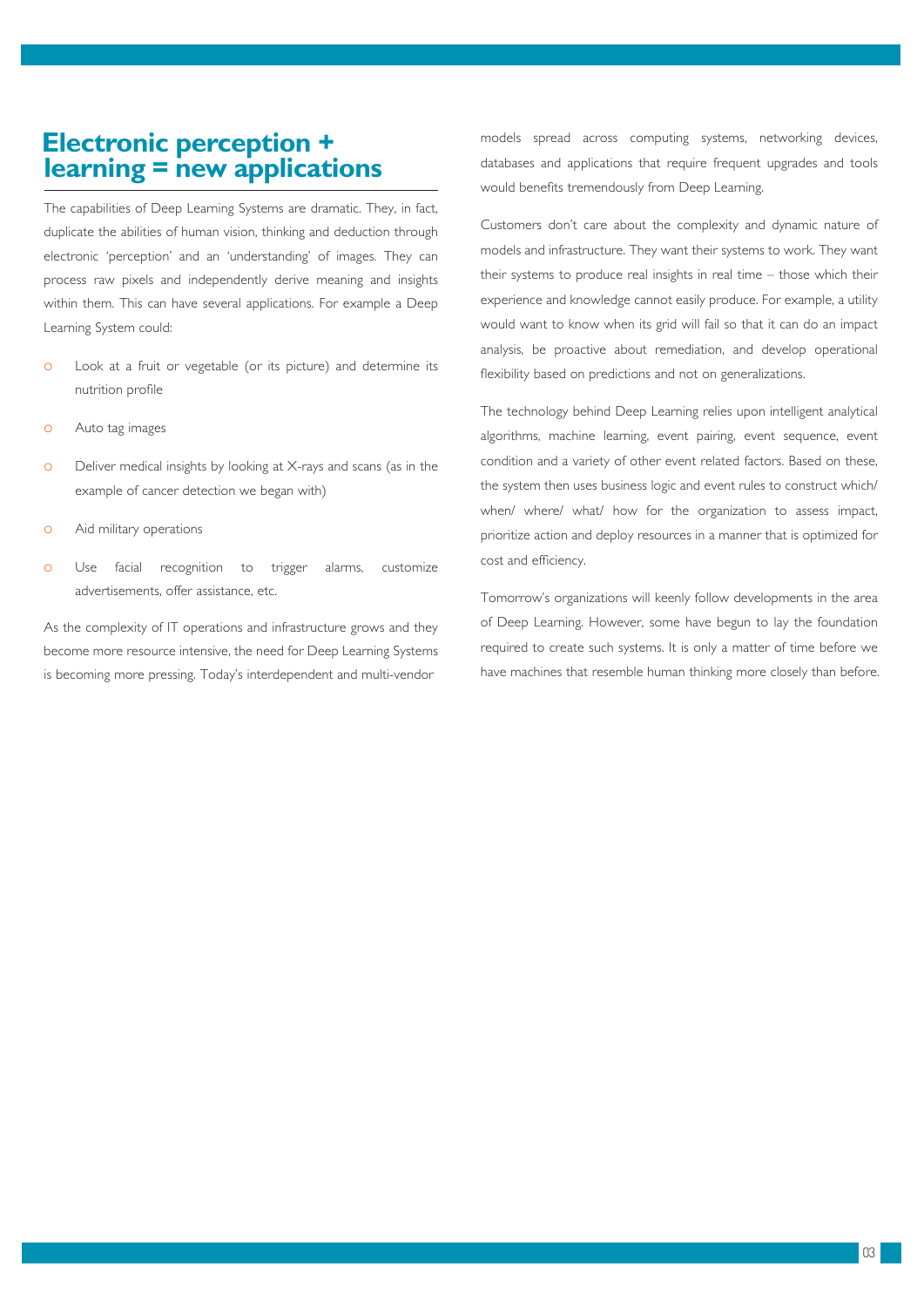# **About the Author**

#### **Ramkumar Balasubramanian,** Head - Infrastructure Automation, Wipro BOTWORKS

Ramkumar Balasubramanian is the Head - Infrastructure Automation, Wipro BOTWORKS with Managed Services, Global Infrastructure Division in Wipro Infotech Bangalore. Managed Services is the services arm of Wipro, focusing on providing Infrastructure Management Services. As part of his role he is responsible for conceptualization of innovative services and to take these services to the market.

 Ramkumar has an overall experience of 22 years in the industry. He has been with Wipro for last 10 years and is a distinguished member of the technical staff. Prior to his tenure at Wipro Infotech, Ramkumar has worked with HP as a lead architect for the HP Worldwide Catalog Management project based out of the US. Ramkumar has also worked with three startup companies designing products and have filed patents on the same.

Ramkumar holds a degree MS from Madurai Kamaraj University.

# **About Wipro Ltd.**

Wipro Ltd. (NYSE:WIT) is a leading Information Technology, Consulting and Business Process Management company that delivers solutions to enable its clients do business better. Wipro delivers winning business outcomes through its deep industry experience and a 360 degree view of "Business through Technology" - helping clients create successful and adaptive businesses. A company recognized globally for its comprehensive portfolio of services, a practitioner's approach to delivering innovation, and an organization wide commitment to sustainability, Wipro has a workforce of over 150,000 serving clients in 175+ cities across 6 continents.

For information visit www.wipro.com or mail info@wipro.com